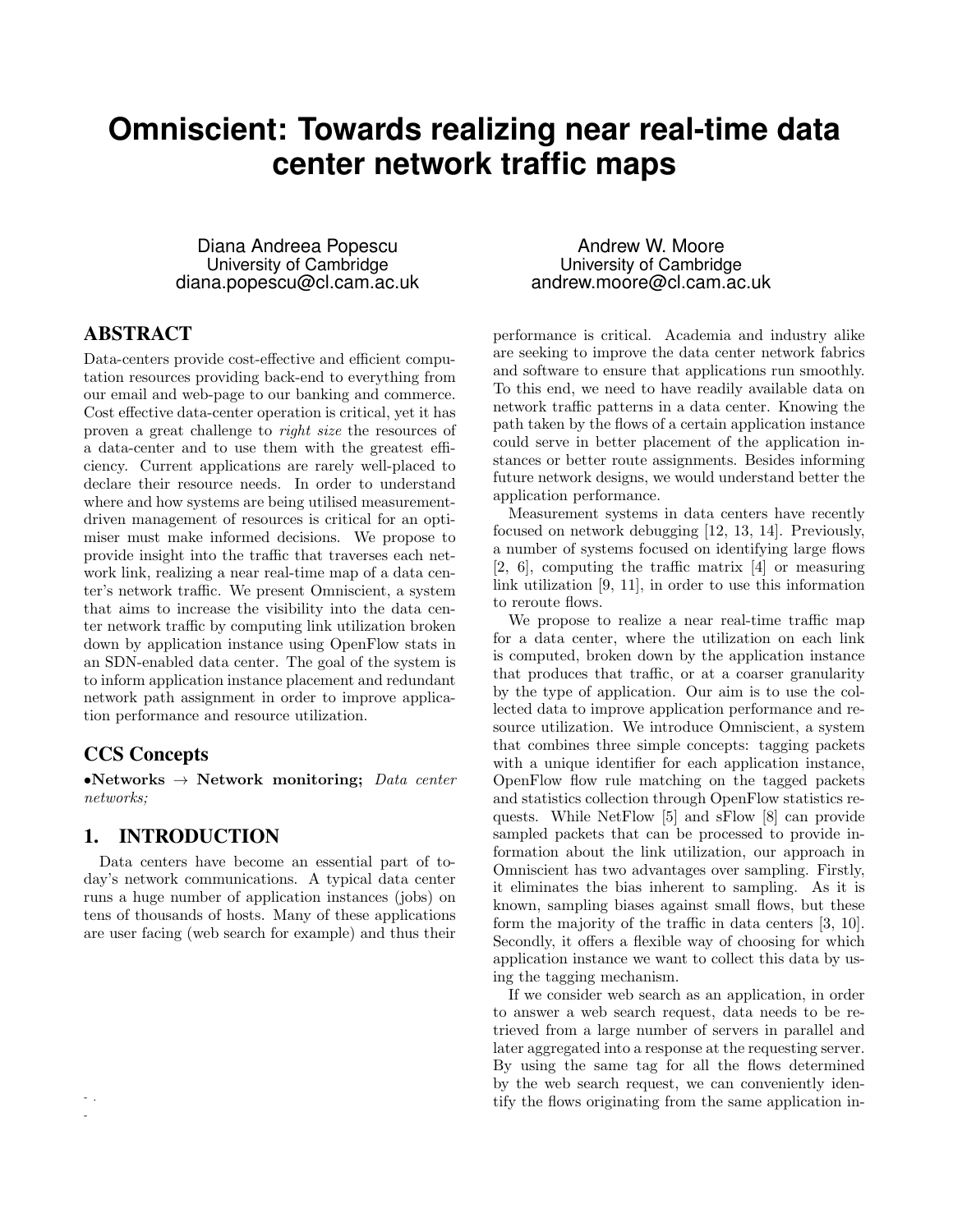

Figure 1: Omniscient running in a data center measuring the link utilization determined by the flows of two application instances.

stance. Furthermore, by knowing the link utilization determined by a certain application instance, we can provision accordingly the needed bandwidth for future requests and load balance the requests taking into account the current capacity of the network links. Additionally, we think of several other ways in which our proposed system could help in solving other issues that arise in data centers. In order to detect intra-datacenter distributed denial-of-service (DDoS) attacks we need visibility of network resources and network-resource measurements. Our system stores past traffic patterns which can be consulted in case there is a deviation from normal traffic patterns for certain application instances or that can be used in capacity planning.

#### 2. PROPOSED DESIGN

Our proposed design leverages the software-defined networking (SDN) paradigm. SDN is a paradigm that separates the control plane from the data forwarding plane, enabling the centralization of network control and offering the possibility of programming the network. The control plane is represented by a controller and the data plane consists of networking devices, like switches and routers. This separation is made possible by a programming interface, which allows the controller to communicate with the forwarding devices, for example installing forwarding rules at switches. OpenFlow [7] is the most popular such communication protocol. For our approach we assume a data center whose switches support the OpenFlow protocol. In an OpenFlow network, the controller can collect statistics about the flows (duration, number of packets, number of bytes) by polling the switches using flow statistics requests. These statistics can be either per flow values or aggregates across multiple flows that match a rule. We combine this OpenFlow feature with tagging packets using a unique identifier for each application instance. In this way, the polled statistics per flow will represent link loads caused by a certain application instance. As OpenFlow

switches can support multiple flow tables, where each flow is matched successively against multiple flow tables, the tagging rules can be kept in a separate table, and as such it will not interfere with the other rules used in forwarding.

In what follows, we describe the design of Omniscient in detail. An end-host runs an agent that tags the packets originating from an application instance with a unique identifier. The identifier must be known by the network controller in order to be able to construct the rule that will match on the packets having this identifier. The controller can generate and propose the identifier to the application instance. The controller will also install the rules at each switch or only at selected switches in the data center. The identifier can be embedded into fields in the packet header or using VLAN tags [12]. In the case of fields, such examples are the ToS byte, or the IP ID field, or the 20-bit IPv6 flowlabel field [13]. If we use n bits for encoding, we can encode  $2^n$  application instances. Unlike previous work [12, 13], the identifiers are not used for path tracing, but for identifying the flows originating from a certain application instance. Given the number of application instances running in a data center, we may not be interested in such a fine granularity as tracking the load counters for each application instance. In this case, multiple application instances can have the same identifier, or we can perform aggregation on the load link counters when processing the polled statistics after collection, or install a rule that aggregates multiple identifiers. In this way, we can focus only on the flows of the application instances that we are interested in, resulting in a reduced number of entries in the flow table.

Statistics collection from switches is done through polling at a defined time interval. The overhead incurred on the switches when polling stats must be taken into account when choosing the polling interval, but also the interval should be small enough to provide timely information within a few seconds. Our aim is to construct a network traffic timeline, thus the arrivals of the polling requests at the switches need to be synchronized at the beginning of a new polling interval in order to obtain a coherent view of the traffic. The design also comprises data collection and storage systems and a visualization tool of the data center map annotated with collected information. The data can be stored using a tool such as RRDtool [1].

Challenges in implementing our design are represented by switch hardware limitations (limited space for rules), number of unique identifiers that can be embedded in the packet header field, overhead caused by polling and synchronization of polling requests.

# 3. CONCLUSION AND FUTURE WORK

We have motivated the need for increased visibility into a data center's network traffic. We have proposed Omniscient, a system whose goal is to collect network